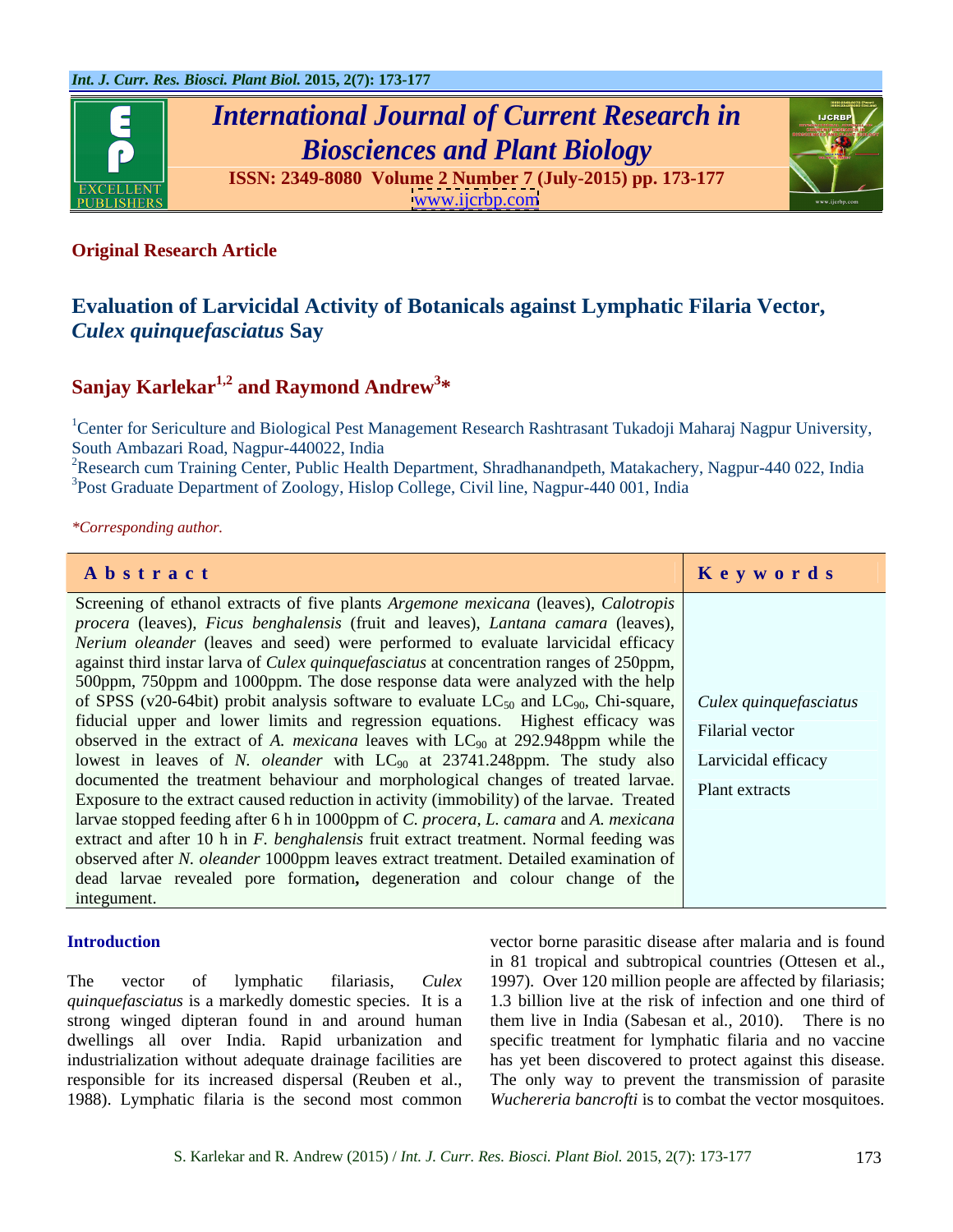resistance in vectors along with pollution of soil and offer an alternative source of insect-control agents because they contain a range of bioactive chemicals and are biodegradable (Warikoo et al., 2014). Many of these **Materials and methods** chemicals are selective and have little or no harmful effect on non-target organisms and environment. Plant collection Although efforts have been undertaken to investigate Raba, 2010; Lokesh et al., 2010; Rathi and Al-Zubaidi,

The unrestrained use of chemical insecticides has 2011; Arivoli et al., 2015), there are still a large number resulted in loss of efficacy due to development of of unexplored phytochemicals that can be used as a water. Further, its effects on non-target organisms has study has therefore been undertaken to document led to disruption of biological control by natural larvicidal activity of various parts of five plants enemies and increased human health concerns *Calotropis procera, Ficus benghalensis, Nerium* (Nivsarkar et al., 2001; Ramoutar et al*.,* 2009). Plants *oleander, Lantana camara* and *Argemone mexicana* on promising agent to control vector pests. The present third instar larva of *Cx. quinquefasciatus.*

### **Materials and methods**

### **Plant collection**

phytochemicals as potential sources of mosquito control Selected parts of plants (Table 1) were collected from agents (Sukumar et al., 1991; Kumar and Nagpur city and surrounding areas and were identified by Maneemegalai, 2008; Elimam, et al*.* 2009; Ali and El- standard taxonomic references (Naik, 1998; Khare, 2007).

| <b>Plant name</b>                                     | <b>Tamily</b> | <b>Part(s)</b> used for extract preparation |
|-------------------------------------------------------|---------------|---------------------------------------------|
| $\vert$ Argemone mexicana L.                          | Papaveraceae  | Leaves                                      |
| Calotropis procera (Aiton) W.T.Aiton   Asclepiadaceae |               | Leaves                                      |
| $Ficus$ benghalensis $L.$                             | Moraceae      | Fruit and Leaves                            |
| Lantana camara L.                                     | Verbenaceae   | Leaves                                      |
| Nerium oleander L.                                    | Apocynaceae   | Leaves and seed                             |

| rable t<br>efficacy<br>selected for<br>plants<br>study<br>∴lar<br>'ıcıda<br>. List of |  |  |  |
|---------------------------------------------------------------------------------------|--|--|--|
|---------------------------------------------------------------------------------------|--|--|--|

Mosquitoes were collected from Nagpur city and surrounding areas. The gravid females of *Cx*. **Larval bioassay** *quinquefasciatus* were separated and reared for egg laying. Hatched larvae were reared in de-chlorinated water (which was changed daily) and fed on finely ground dry yeast powder and reared up to third instar

The freshly collected plant material was treated as exposure. for a week. It was finely grinded in an electric grinder. Fifty grams of finely grinded material was soaked in 200 ml ethanol for a week with intermittent shaking and then **Statistical analysis** filtered and the filtrate was collected. This procedure was repeated twice. The crude extract obtained was The dose response data from all replicates were pooled concentrated separately by rotary vacuum evaporator at and analyzed with the help of SPSS (v20-64bit) probit 40°C to form a paste which was stored at 4°C in an air analysis software to find  $LC_{50}$  and  $LC_{90}$ . The 95% tight bottle until use. The obtained paste was dissolved in confidence interval values, Chi-square, fiducial upper 5ml of ethanol and solution of 250, 500, 750 and and lower limits and regression equationswere recorded. 1000ppm was prepared in dechlorinated water. One

**Collection and rearing of mosquitoes** milligram of extract in 1ml of water was considered to be the 1000ppm solution.

### **Larval bioassay**

laying. Hatched larvae were reared in de-chlorinated The method adopted by Kumar and Maneemegalai larva. filled with respective grades of plant extract and 20 **Preparation of extract Extract COVER 12 SET ASSESS** with the help of a large mouthed glass dropper. The described by Kumar and Maneemegalai (2008) and studied. The treatment behaviour was observed after Lokesh et al. (2010). The material was washed with every two hours of treatment. The dead larvae were distilled water to remove residual dustand shade dried observed under binocular microscope to record (2008) and Lokesh et al. (2010) was used for this For larval bioassay the containers were larvae of third instar were transferred to these containers numbers of dead larvae were counted after 24 h of Three replicates of the experiment were morphological changes.

### **Statistical analysis**

The obtained values were analyzed and compared.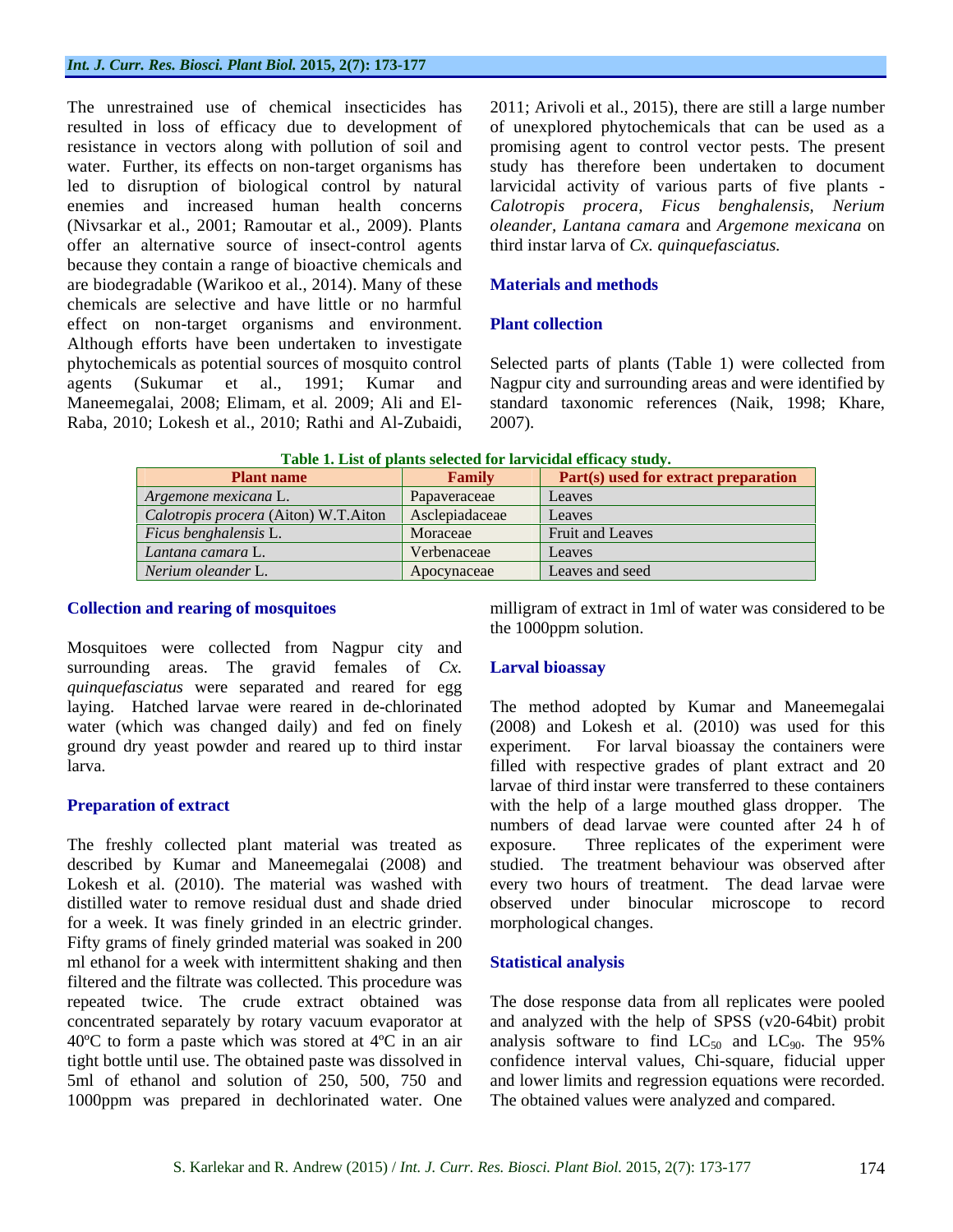The larvicidal activities of ethanol extract of five Table 2. The analyzed data of dose versus mortality in different plants and their parts namely *A. mexicana* SPSS probit analysis are represented in Table 3. No (Leaves), *C. procera* (Leaves)*, F. benghalensis* (Fruit mortality was recorded in control. A positive relationship and Leaves), *L. camara* (Leaves), *N. oleander* (Leaves between the level of mortality and the concentration of

**Results Results Results Results Results Results Results Results Results Results Results Results Results Results Results Results Results Results Results Results Results Results R Results** 750ppm and 1000ppm on third instar larva of *Cx.*<br> *quinquefasciatus* after 24 h exposure are represented in<br>
different plants and their parts namely *A. mexicana* SPSS probit analyzed data of dose versus mortali *quinquefasciatus* after 24 h exposure are represented in all the extract applied was observed.

**Table 2. Mortality rate of third instar larva** *Cx. quinquefasciatus* **induced by various plant extracts.**

| Name of plant                   |                   |       | Concentration range in ppm |      |                 |
|---------------------------------|-------------------|-------|----------------------------|------|-----------------|
|                                 |                   | 250   | 500                        | 750  | 1000            |
| $F.$ benghalensis (fruit)       | Average mortality | 3.33  |                            | 13   |                 |
|                                 | Mortality %       | 16.66 | 55                         | 65   | 100             |
|                                 | Average mortality |       | 7.33                       | 12   | 17 <sup>2</sup> |
| <i>F. benghalensis</i> (leaves) | Mortality %       | -10   | 36.66                      | 60   | 85              |
|                                 | Average mortality | 8.33  | 11.33                      | 19   | 19.66           |
| N. oleander (seed)              | Mortality %       | 41.66 | 56.66                      | 95   | 98.33           |
|                                 | Average mortality | 2.33  |                            | 1.66 | 2.66            |
| N. oleander (leaves)            | Mortality %       | 11.66 | 10                         | 8.33 | 16.66           |
|                                 | Average mortality | 11.33 | 19.33                      | 20   | $20^{\circ}$    |
| L. camara (leaves)              | Mortality %       | 56.66 | 96.66                      | 100  | 100             |
|                                 | Average mortality | 16    |                            | 20   |                 |
| A. mexicana (leaves)            | Mortality %       | 80    | $100 -$                    | 100  | 100             |
| C. procera                      | Average mortality | 10.66 | 18.33                      | 20   |                 |
| (leaves)                        | Mortality %       | 53.33 | 91.66                      | 100  | $100 -$         |

**Table 3. Biostatic analysis of mortality rate of third instar larva of** *Cx. quinquefasciatus* **induced by various plant extracts.**

| <b>Test product</b>            |       | $\mathcal{L}_{50}$ (UCL-LCL) (PPM)  | $LC_{90} (UCL-LCL) (PPM)$                                                                               | <b>Regression Equation</b>  |
|--------------------------------|-------|-------------------------------------|---------------------------------------------------------------------------------------------------------|-----------------------------|
| <i>F. benghalensis</i> (fruit) | 4.629 | 468.033*                            | 988.786*                                                                                                | $Y = -5.535585 + 3.945503X$ |
| F. benghalensis (leaves)       | 0.650 | 590.955<br>$(541.353 - 644.298)$    | 1305.866<br>$(1127.939 - 1601.329)$                                                                     | $Y = -5.315327 + 3.721856X$ |
| N. oleander (seed)             | 4.615 | 325.862*                            | 748.816*                                                                                                | $Y = -3.913170 + 3.546777X$ |
| N. oleander (leaves)           | 0.269 | 3457.917<br>$(2433.809 - 6918.491)$ | 23741.248<br>$(10251.839-159900.67)$                                                                    | $Y = -0.420586 + 1.531752X$ |
| L. camara (leaves)             | 0.054 | 233.750<br>$(204.909 - 256.654)$    | 386.627<br>$(349.565 - 449.298)$                                                                        | $Y = -8.891149 + 5.864335X$ |
| A. mexicana (leaves)           | 1.516 | 160.807<br>$(151.284 - 169.724)$    | 292.948<br>$(266.306 - 334.978)$                                                                        | $Y = -5.855777 + 4.920040X$ |
| C. procera (leaves)            | 1.987 | 201.186<br>$(187.504 - 216.011)$    | 459.199<br>$(408.784 - 530.378)$                                                                        | $Y = -3.237363 + 3.575868X$ |
|                                |       |                                     | *UCL and LCL not obtained; $X^2$ -Chi square, UCL- upper confidence limit, LCL- Lower confidence limit. |                             |

Prior to assays, larvae were active and exhibited normal seen after ten hours and mortality was recorded from the feeding. After exposure to the extract of 1000 ppm *i.e.,* sixteen hours of treatment. In *N. oleander* (seed) extract, highest concentration caused varied abnormal behaviour sluggishness began from four hours and larvae were as described below. After exposure in *F. benghalensis* struggling to reach surface for respiration, they become (fruit) extract, initially the wriggling movement was immobile after ten hours. Mortality was initiated from vigorous, after six hour's the movement become sluggish sixteen hours of exposure. In *N. oleander* (leaves) and after ten hours the larvae stopped feeding and extract normal movement and feeding was seen up to ten become immobile. Mortality was observed from twelve hours, the larvae become sluggish from twenty hours and hours of the treatment. But in *F. benghalensis* (leaves) 16.66 % mortality was recorded after twenty four hours extract the reaction was little late, slow movement was of treatment. In exposure to *L. camara* (leaves) extract,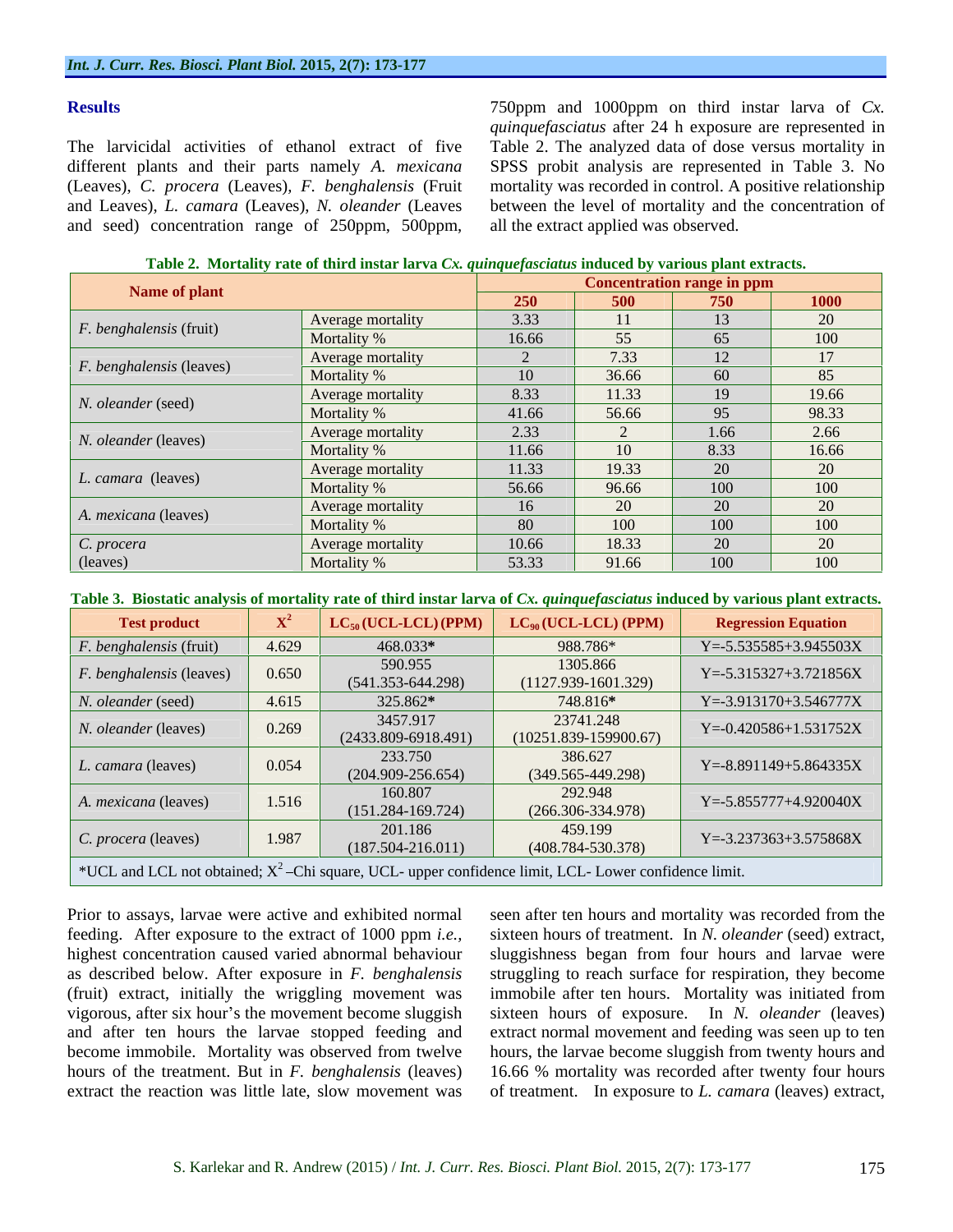their mouth parts. Later they became sluggish and

irritability and after four hours curved their body to form *oleander* leaves revealed poor toxic nature for the third a ring with coiling movements. After six hours larvae stopped feeding and movement. Mortality was seen extract which gave  $LC_{90}$  at the concentration of from eight hours of the exposure period. Treatment of *C. procera* (leaves) extract exhibited vigorous wriggling Mortality was recorded from the eight hours of

this investigation exhibit notable toxicity on third instar

solvent extract of *F. benghalensis* leaves against *Cx. quinquefasciatus* and observed  $LC_{50/90}$  efficacy for second value at 187.93ppm, 218.21ppm, 264.85ppm, instar larva in methanol extract 41.43/89.48ppm, in respectively and  $LC_{90}$  value of 433.51ppm, 538.27ppm benzene extract-71.61/170.29ppm, in acetone extract and 769.13ppm respectively for second, third and fourth 143.02/359.68ppm, for third instarlarva in methanol extract larval instars of *Cx. quinquefasciatus* while methanol 58.21/127.32ppm, in benzene extract 98.55/230.02ppm, in leaves extract gave  $LC_{50}$  and  $LC_{90}$  at the concentration of acetone extract 156.27/382.67ppm and for fourth instar 387.93ppm and 630.66ppm, respectively (Shahi et al., larva in methanol extract 74.32/157.66ppm, in benzene 2010). extract 104.77/246ppm, in acetone extract 177.17/405.58ppm. Ali and El-Raba (2010) observed that *F. benghalensis* latex is toxic to mosquito larvae. The quinquefasciatus gave LC<sub>50</sub> and LC<sub>90</sub> at the concentration present study performed toxicity test of leaves and fruit of 86.47 and 973.79ppm, respectively. Latex solution in extract of *F. benghalensis* and observed that extract of fruit distilled water caused 100% mortality of third instar is more toxic as compared to leaves and exhibited  $LC_{90}$  at larva within 5 minutes of exposure. This study reports the concentration of 988.786ppm. 90% mortality in concentration of 459.199ppm for third

Rathi and Al-Zubaidi (2011) evaluated phenolic leaves

the larvae exhibited severe restlessness, after four hours extract of *N. oleander* against whitefly *Bemisia tabaci* with aggressive self-biting of their anal papillae with population and observed 82.63% adult mortality at the stopped feeding after six hours. Mortality was recorded *oleander* flowers resulted in LC<sub>50</sub> at the concentration of from eight hours of treatment. 102.54 and 61.11ppm after 24 and 48 h of exposure, Exposure to *A. mexicana* (leaves) extract initiated (Raveen et al., 2014). Similarly in this study, *N*. concentration of 2%. Hexane and aqueous extract of *N.*  while aqueous extract exhibited no significant toxicity (Raveen et al., 2014). Similarly in this study, *N.*  instar larva of *Cx. quinquefasciatus* as compared to seed 748.816ppm.

movement initially. After four hours the larvae struggled Dua et al. (2010) observed that the LD50 values of the to reach the surface for respiration and became sluggish. essential oil of *L. camara* treated against *Aedes aegypti*, After six hours they stopped feeding and were paralyzed. *Cx. quinquefasciatus*, *Anopheles culicifacies*, *Anopheles*  treatment. We noted pore formation, degeneration and 0.05 and 0.06mg/cm **2** , respectively. Flower extract in change in colour of the integument of treated larvae. methanol showed 100% mortality at the concentration of **Discussion** caused 64% mortality of third and fourth instar larvae at The secondary metabolites of plants (steroids, alkaloids, 2008). In this study the toxicity of leaves in ethanol terpenoids, saponins, phenolics, essential oil etc.) are solvent resulted in  $LC_{90}$  value at the concentration of associated with a wide range of biological activities 449.298ppm. The observation of larvicidal efficacy of *A.*  (Arnason et al., 1989) and have been the subject of *mexicana* leaves against *Cx. quinquefasciatus* larvae thorough investigation in an effort to discover new supporting the findings of Karmegam et al. (1997) which sources of botanical insecticides. All extracts used in reported 100% mortality at the concentration of 250ppm *fluvialitis* and *Anopheles stephensi* were 0.06, 0.05, 0.05, 2.00mg/ml while leaves extract prepared in ethanol the concentration of 3mg (Kumar and Maneemegalai, and above after the exposure period of 24 h.

larvae of *Cx. quinquefasciatus*.<br>Govindrajan (2010) used methanol, benzene and acetone *Cx. quinquefasciatus*. Aqueous leaves extract of *C*. Various parts of *C. procera* have been evaluated against *Cx. quinquefasciatus*. Aqueous leaves extract of *C. procera* evaluated by Elimam et al. (2009) found  $LC_{50}$ value at 187.93ppm, 218.21ppm, 264.85ppm, 2010).

Lokesh et al. (2010) reported mosquito larvicidal effect of extracts from different plants presented wide efficacy of 20 plants and found a maximum of 84% range intensity, highest efficacy was observed in ethanol mortality in 3% aqueous extract of *N. oleander* leaves. extract of *A. mexicana* leaves and lowest in leaves of *N.* Ramose et al. (2006) reported that latex extract of *Cx.*  instar larvae of *Cx. quinquefasciatus*. Although larvicidal *oleander*.